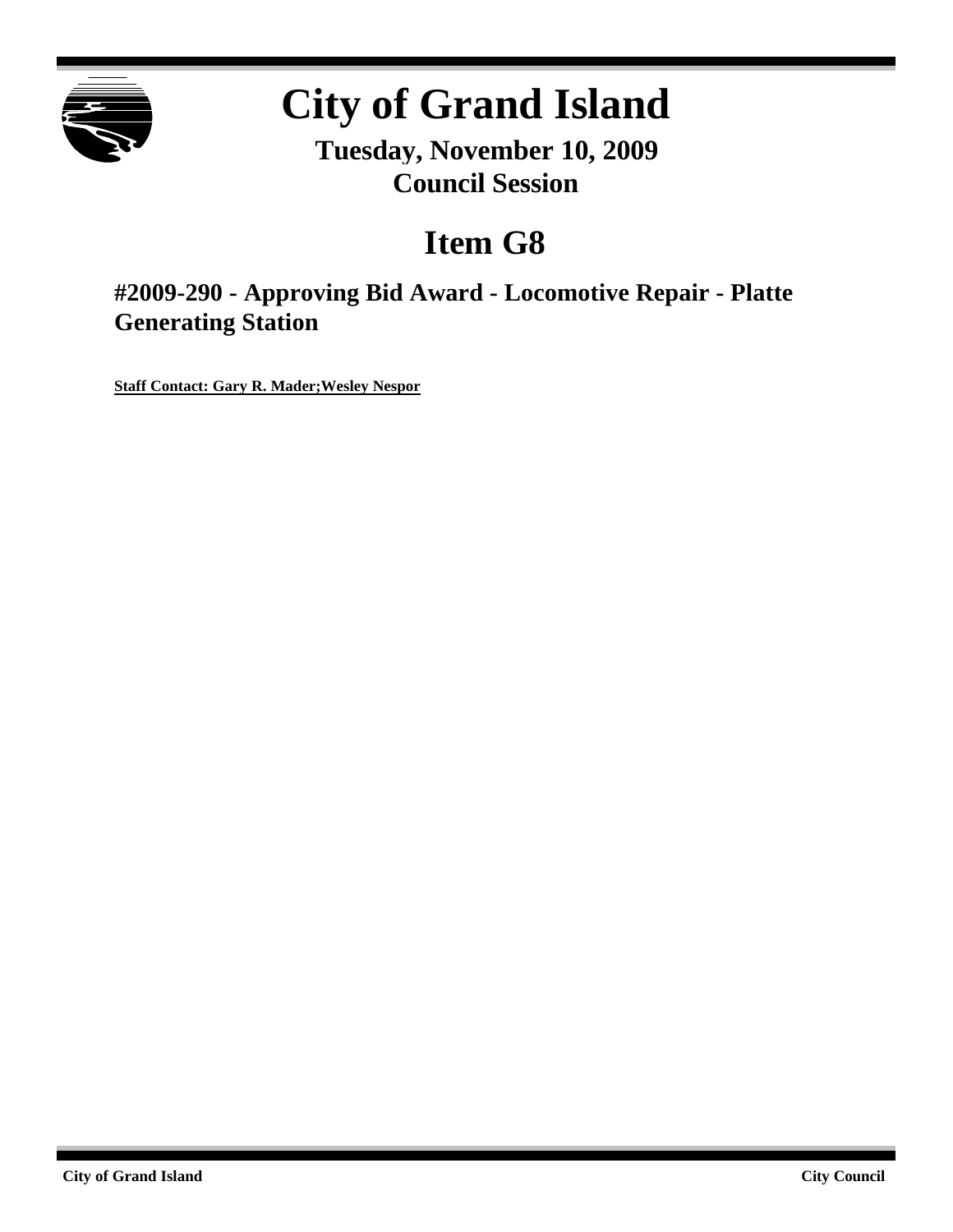## **Council Agenda Memo**

| <b>From:</b>                   | Gary R. Mader, Utilities Director<br>Wesley Nespor, Asst. City Attorney/Purchasing |
|--------------------------------|------------------------------------------------------------------------------------|
| <b>Meeting:</b>                | November 10, 2009                                                                  |
| Subject:                       | Locomotive Repair – Platte Generating Station                                      |
| <b>Item <math>\#</math>'s:</b> | $G-8$                                                                              |
| <b>Presenter(s):</b>           | Gary R. Mader, Utilities Director                                                  |

### **Background**

The Platte Generating Station utilizes a locomotive to move the coal cars onsite during the coal unloading process. The locomotive is an EMD SW1200 built in 1959 and purchased by the City in 1982. It is periodically inspected by contractors specializing in locomotive maintenance. A recent inspection indicated that an overhaul of some of the major components is required. These include rebuilding the main generator, auxiliary generator drives, engine blowers and drive gears, and replacing the main crankshaft and traction motor blower bearings. Plant staff developed specifications for these repairs.

### **Discussion**

The specifications for the Locomotive Repair were advertised and issued for bid in accordance with the City Purchasing Code. Bids were publicly opened on October 13, 2009. Specifications were sent to four potential bidders and responses were received as listed below. The engineer's estimate for this project was \$130,000.00.

| Bidder                     | <b>Bid Price</b> |
|----------------------------|------------------|
| National Railway Equipment | \$87,424.65      |
| Mt. Vernon, Illinois       |                  |

The bid was reviewed by plant staff. It is compliant with specifications and less than the engineer's estimate. Informal price estimates to replace the locomotive with a similar used locomotive in good condition were \$550,000 to \$675,000.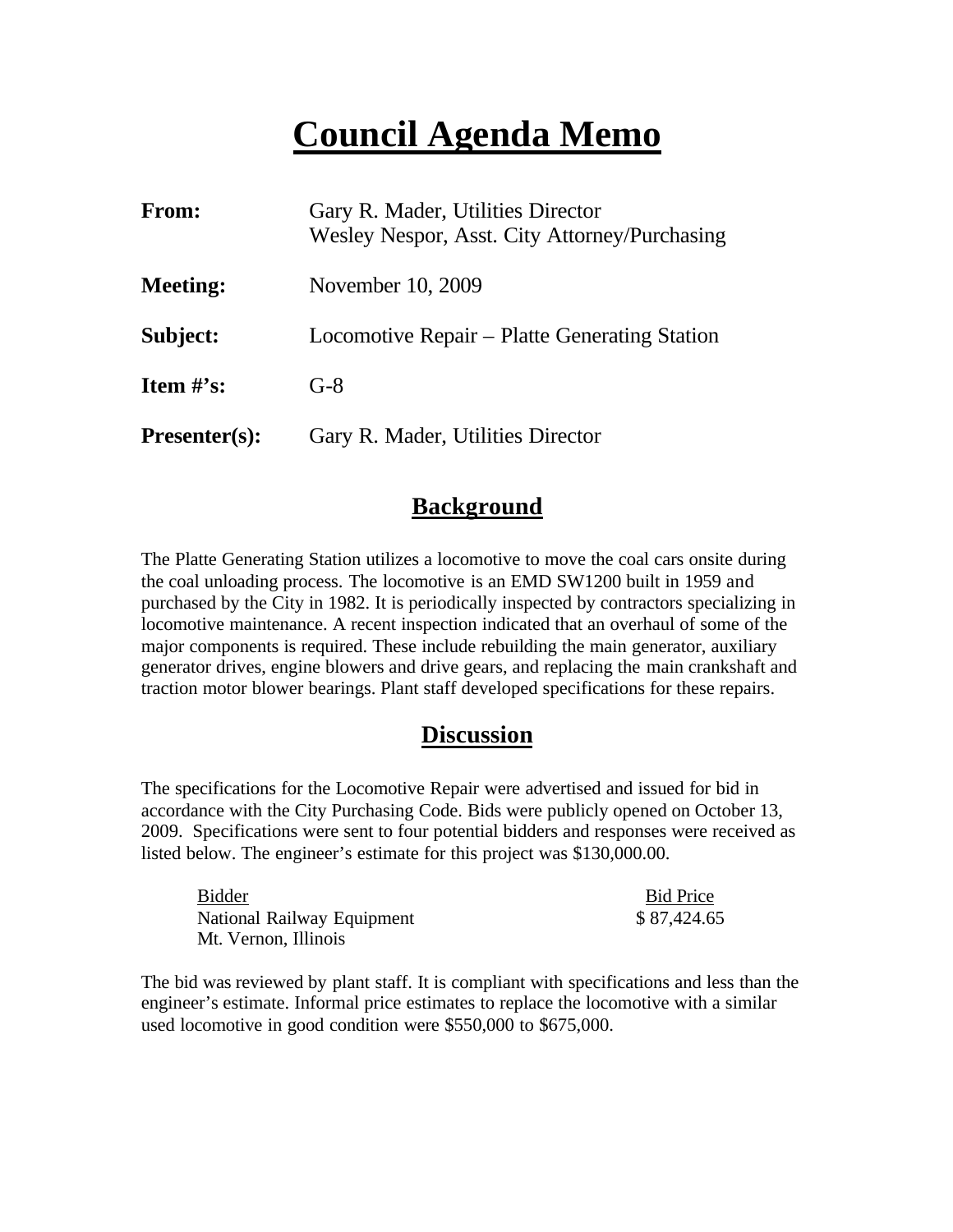## **Alternatives**

It appears that the Council has the following alternatives concerning the issue at hand. The Council may:

- 1. Move to approve
- 2. Refer the issue to a Committee<br>3. Postpone the issue to future date
- Postpone the issue to future date
- 4. Take no action on the issue

## **Recommendation**

City Administration recommends that the Council award the Contract for Locomotive Repair to National Railway Equipment of Mt. Vernon, Illinois, as the low responsive bidder, with the bid price of \$87,424.65.

## **Sample Motion**

Move to approve award of the bid of \$87,424.65 from National Railway Equipment for the Locomotive Repair as submitted.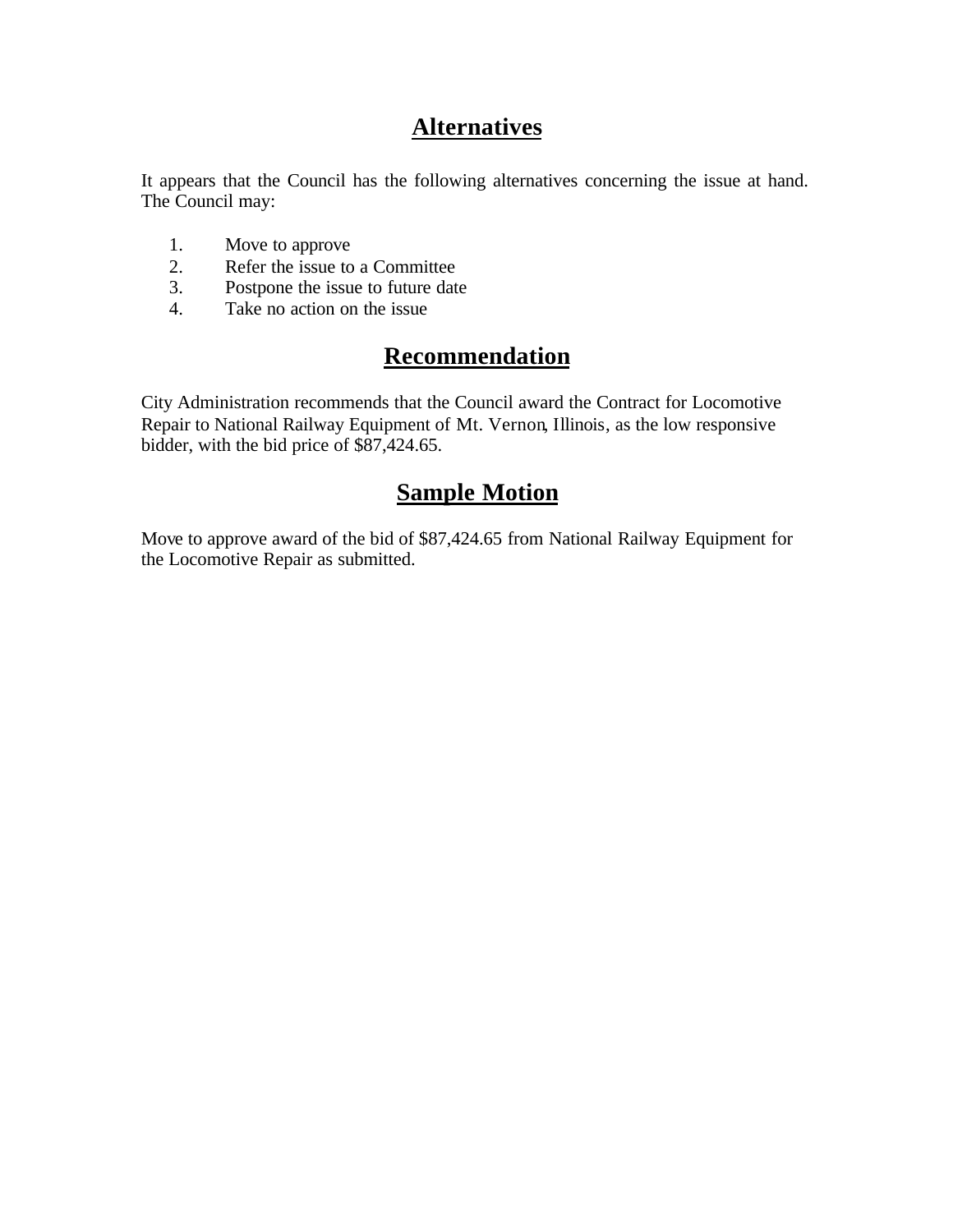#### *Purchasing Division of Legal Department* **INTEROFFICE MEMORANDUM**



Wes Nespor, Purchasing Agent

*Working Together for a Better Tomorrow, Today*

#### **BID OPENING**

| <b>BID OPENING DATE:</b> | October 13, 2009 at 11:00 a.m. |
|--------------------------|--------------------------------|
| <b>FOR:</b>              | <b>Locomotive Repair 2009</b>  |
| DEPARTMENT:              | <b>Utilities</b>               |
| <b>ESTIMATE:</b>         | \$130,000.00                   |
| <b>FUND/ACCOUNT:</b>     | 520                            |
| <b>PUBLICATION DATE:</b> | <b>September 22, 2009</b>      |

**NO. POTENTIAL BIDDERS: 4**

#### **SUMMARY**

| <b>Bidder:</b>       | <b>National Railway Equipment</b>        |  |
|----------------------|------------------------------------------|--|
|                      | Mt. Vernon, IL                           |  |
| <b>Bid Security:</b> | <b>Washington International Inc. Co.</b> |  |
| <b>Exceptions:</b>   | <b>Noted</b>                             |  |

| <b>Bid Price:</b> |             |
|-------------------|-------------|
| <b>Material:</b>  | \$49,917.42 |
| Labor:            | 33,750.00   |
| <b>Sales Tax:</b> | 3,757.23    |
| <b>Total:</b>     | \$87,424.65 |

cc: Gary Mader, Utilities Director Bob Smith, Assist. Utilities Director Dale Shotkoski, City Attorney Wes Nespor, Purchasing Agent

Jeff Pederson, City Administrator Rodger Zawodniak, Utilities Dept. Pat Gericke, Utilities Admin. Assist. Karen Nagel, Utilities Secretary